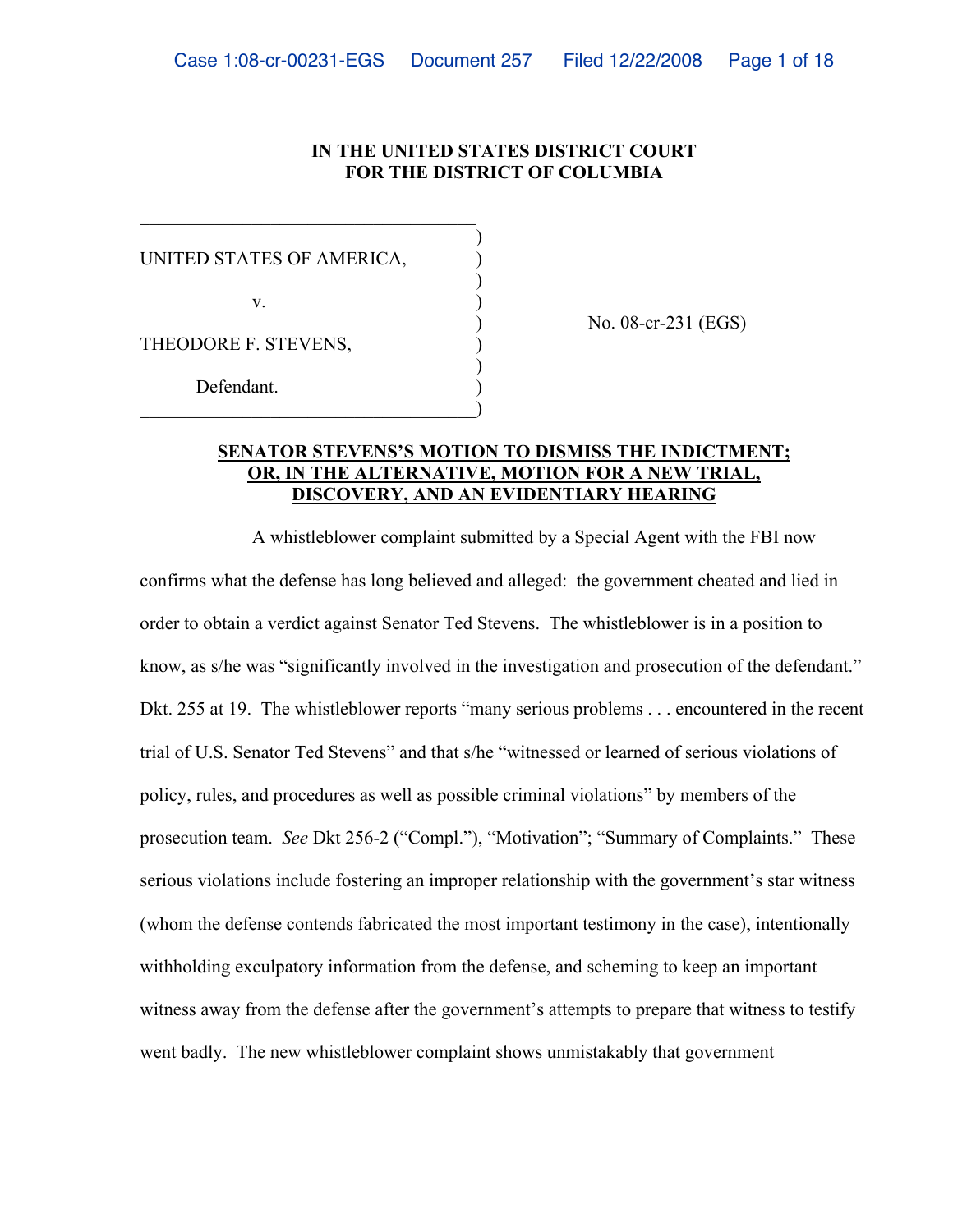representatives lied to the Court or stood by silently while other members of the prosecution team represented facts to the Court that simply were not true.

Of course, government misconduct was known to the defense and the Court even before the whistleblower's revelations. The Court has already found that the government used "documents that the government [knew were] false, not true." Tr. (Oct. 8, 2008, p.m.) at 57. And the Court has found that the government intentionally violated Rule 16 of the Federal Rules of Criminal Procedure by withholding relevant bank records from the defense. Compl. ¶ 9.b; Tr. (Oct. 8, 2008, p.m.) at 26-29. We now know from a government insider that the prosecution's misconduct was far more pervasive than previously revealed. As the Court has noted, "[i]f the complaint provides information that was not available to the Court [during trial], and/or information that contradicts the government's representations to the Court at the time, that information could obviously bear on the integrity or result of the trial." Dkt. 255 at 22. As described below, the complaint provides exactly this kind of new information, showing both that the government's misconduct was worse and more extensive than previously known, and that the government lied to the Court about it.

This has been a case of prosecution by any means necessary. The Court should exercise its power to dismiss this indictment. As Judge Black found in *United States v. Omni International Corporation*, 634 F.Supp. 1414, 1438 (D. Md. 1986), a case litigated by Senator Stevens's senior trial counsel, the supervisory power doctrine "is designed and invoked primarily to preserve the integrity of the judicial system." In this case, though the Court labored to try to provide a fair trial, the Court necessarily had to rely on the integrity of the government, and it is now clear that the government's prosecution of Senator Stevens lacked integrity. A federal election has been irreversibly affected. It is too late to change that. But it is not too late to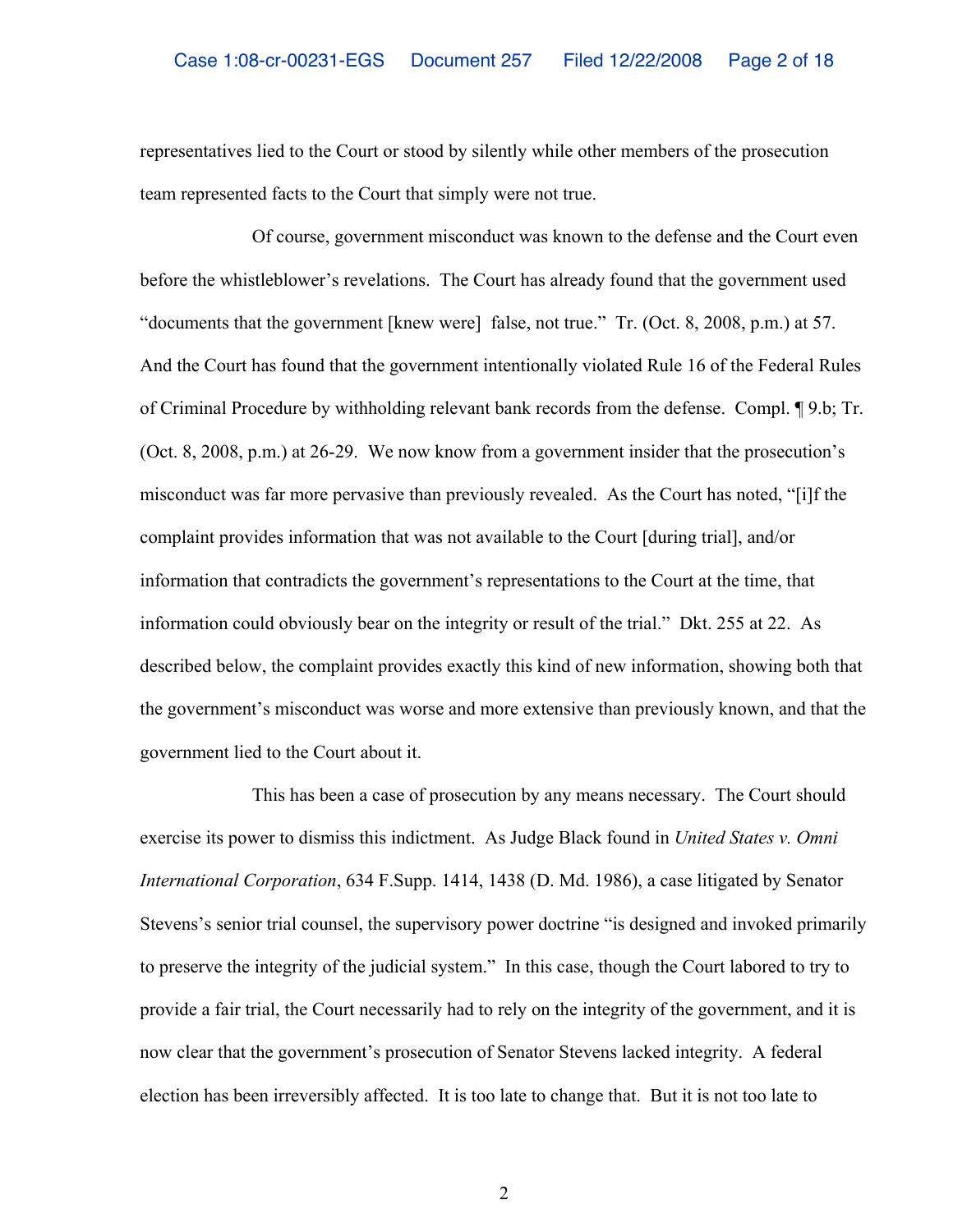impose a sanction that lets the government know that this kind of conduct will not be tolerated in the future.

At the very least, Senator Stevens is entitled to a new trial – this time with the benefit of all of the information to which he was entitled the first time. And Senator Stevens is entitled at the least to a new trial in which his defense lawyers are not required to devote enormous amounts of time and other resources to attempting vainly to extract from the government information and materials to which any defendant is entitled.

While the whistleblower's complaint informs the Court of all it should need to know in order to dismiss this case, it would appear that there is still much that the defense and the Court do not know. Only discovery and an evidentiary hearing could hope to uncover the full truth. After such discovery and an evidentiary hearing, the Court could assess whether the defense has finally received all of the information and materials to which it was entitled or whether the government's failure to maintain proper records and evidence (as reported by the whistleblower) has made it impossible for Senator Stevens ever to receive a fair trial.

# **THE WHISTLEBLOWER'S COMPLAINT**

The whistleblower filed an administrative complaint sometime before December 2, 2008. The complaint sets forth the whistleblower's observations of misconduct by members of the prosecution team, apparently over a long period of time. Though the whistleblower witnessed these events as they happened – and other members of the prosecution team either witnessed or participated in them – Senator Stevens did not learn of the whistleblower's observations or his opinion about them until December 11, 2008 – 46 days after the jury returned its verdict. By that time, the whistleblower had submitted his complaint to government officials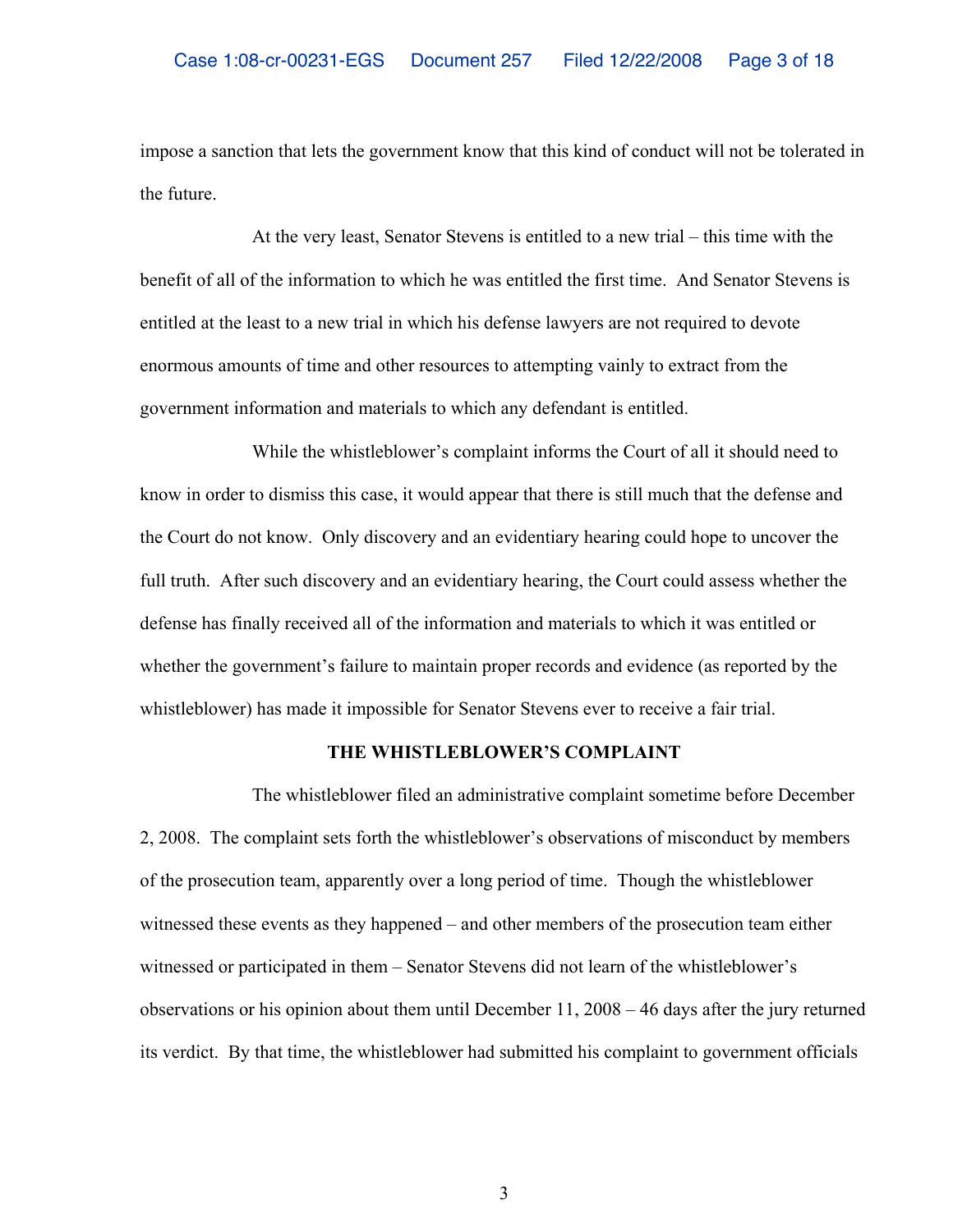outside the prosecution team, and the government had no choice but to reveal it to the defense as *Brady* material. 1

While the whistleblower's complaint speaks for itself, the information highlighted below is particularly noteworthy.

1. **Improper Relationship with Bill Allen**. Bill Allen was the government's star witness. Allen's testimony that Bob Persons told Allen that Senator Stevens was just "covering his ass" when he requested a bill from Allen was the most important evidence in the case. As set forth in Senator Stevens's Motion for a New Trial, Dkt. 249, at pages 36-39, the defense contends that Allen recently fabricated this testimony. There was no reference to it in any government interview memorandum relating to Allen. It is inconsistent with other information provided by Allen during the investigation. The government never asked Bob Persons about it, and the government had to prod this testimony out of Allen. The government knew, but the defense did not know, that a member of the prosecution team had fostered an inappropriate relationship with Allen

. What could be more relevant to a

defense that testimony was recently fabricated?

 $\overline{a}$ 

The whistleblower also believes that a government representative violated the

grand jury secrecy rule and improperly revealed other information to Allen, including

<sup>&</sup>lt;sup>1</sup> Even then, the government saw fit to wait until after Senator Stevens's December 5 deadline for filing post-trial motions had passed before disclosing the whistleblower's complaint. The whistleblower's complaint is undated, but the government admits that the Office of Public Integrity learned of it on December 2.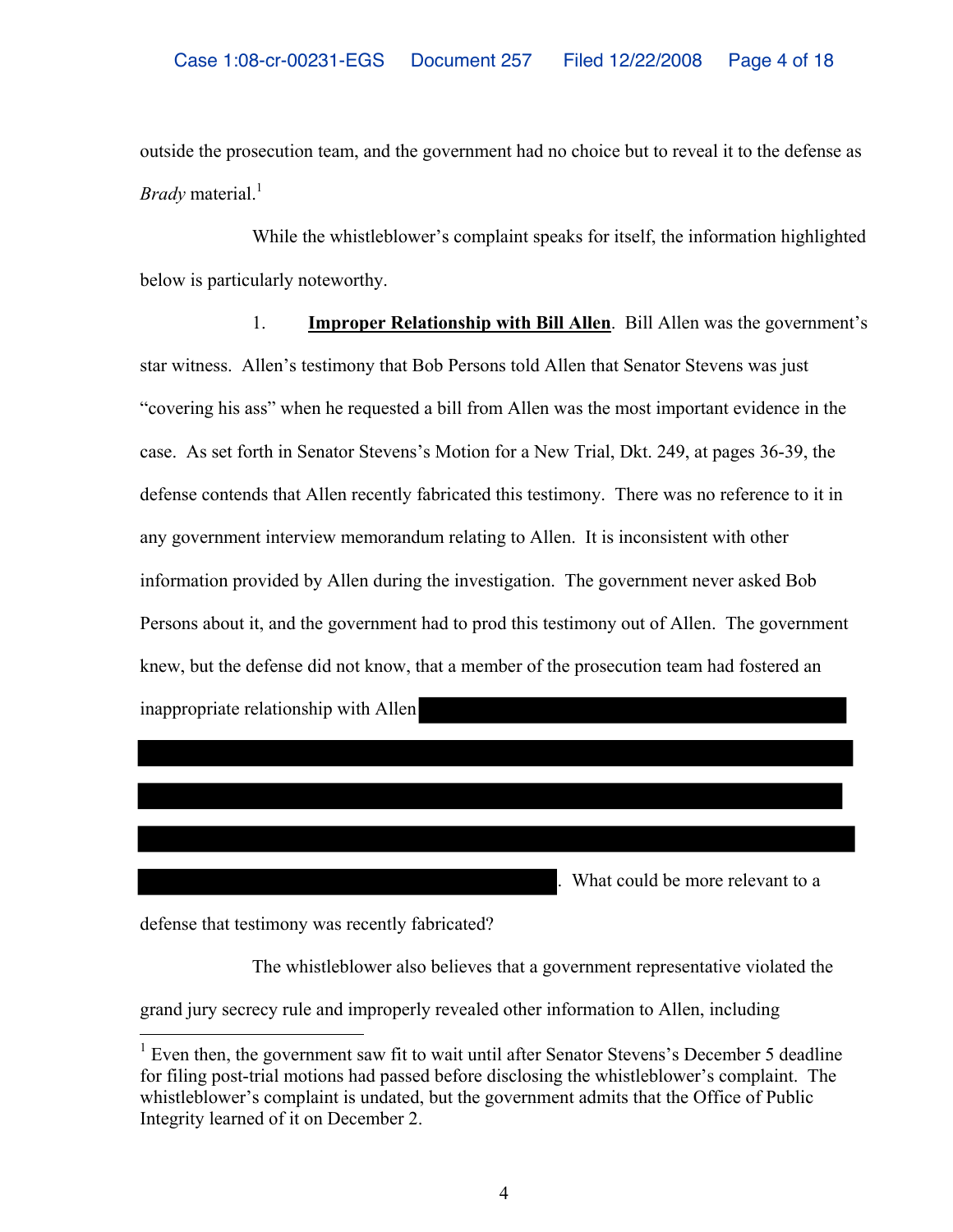information regarding an investigation of Allen.

This information is highly relevant to Allen's motivation to please the government and should have been disclosed to the defense.

2. **Intentional Redaction of Information Helpful to the Defense**. The whistleblower also reports that another government representative admitted to him or her after the Court excoriated the government for concealing crucial exculpatory material, "that [s/he] redacted the information [from an FBI Form 302] and did so because [s/he] was redacting to fit the Brady/Giglio letter that had previously been provided to the defense." Compl. ¶ 9.a (emphasis added). The September 9 *Brady/Giglio* letter to which the whistleblower refers was false, *see* Dkt. 249 at 33, and providing the exculpatory information that we now learn was intentionally redacted from the Form 302 would have put the lie to that *Brady/Giglio* letter. The defense believed that this was done intentionally to perpetuate the falsehood of the September 9 *Brady/Giglio* letter, but the government represented to the Court over and over again that it was not engaged in "hide the ball" and that any redaction was an unintentional mistake. *See e.g.*, Tr. (October 2, 2008, a.m.) at 27 ("It wasn't hide the ball); *id*. at 11 ("I think it was – it was an error in not giving it, and judge, I would submit to you too that it was not done intentional[ly] by any stretch of the imagination. . . . It was human error."); Tr. (Oct 2, 2008, p.m.) at 32 ("I can just tell you it was a mistake. Nobody had any, any conscious decision or any malintent (phonetic) to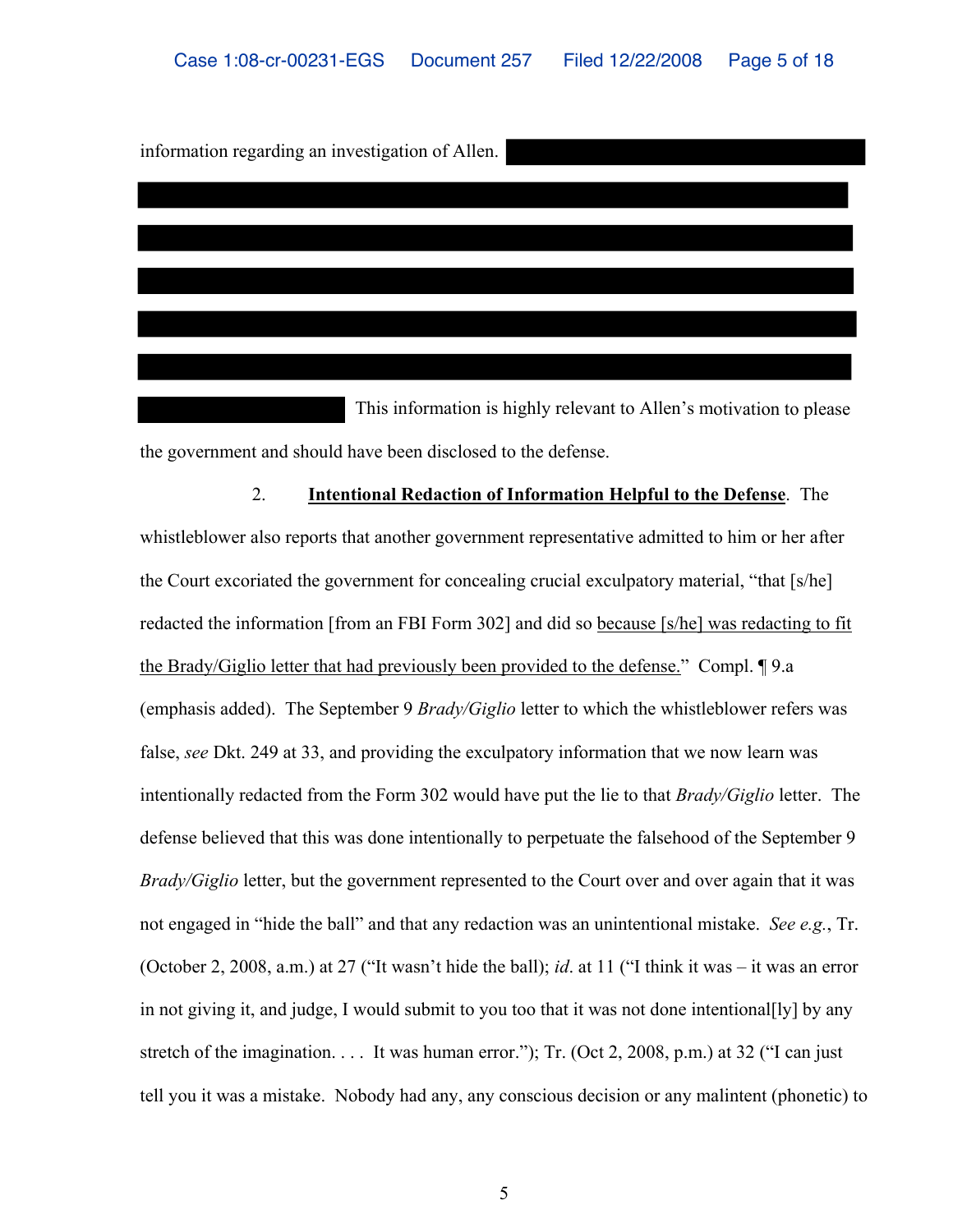come forward with this Court to try to deliberately deprive this defendant of any, any information or this Court of any order that it issued."); *id*. at 27 ("Judge, it was a mistake. Again, if it was in any way intentional, we could have explained this away or rationalized it away as to why it didn't have to be turned over, and that's not – no, it was a mistake, but again – ."). The whistleblower complaint shows that these government representations were not true.

The whistleblower also reports that even after the full prosecution team learned that exculpatory information had been redacted from the Form 302, at least one member of the team remained "absolutely against" turning over the exculpatory information. Compl. ¶ 12.a. Although the exculpatory information was ultimately revealed to the defense, this episode raises serious questions about the extent to which that particular member of the team honored his or her obligations to disclose other exculpatory information and material.

3. **Allen's Bank Account Information**. Similarly, the whistleblower's complaint confirms that the government intentionally withheld relevant discovery – Allen's bank account information – and ambushed the defense with it at trial. Members of the prosecution team "decided not to provide defense counsel Allen's bank account records," and when "the prosecution decided to use a check of Allen's as an exhibit even though it had not previously been turned over in discovery," "[p]rosecutors decided not to provide that check to the court and defense before using it as a government exhibit." Compl. ¶ 9.b (emphases added). Although the Court imposed a sanction for this deliberate flouting of the discovery rules, again it raises serious questions: What else would have been revealed in the checking account records? What else did the government fail to provide to the defense? How is it possible to give back to the defense the countless hours it spent before and during trial trying to guess at what was contained in documents that the government intentionally did not provide to the defense?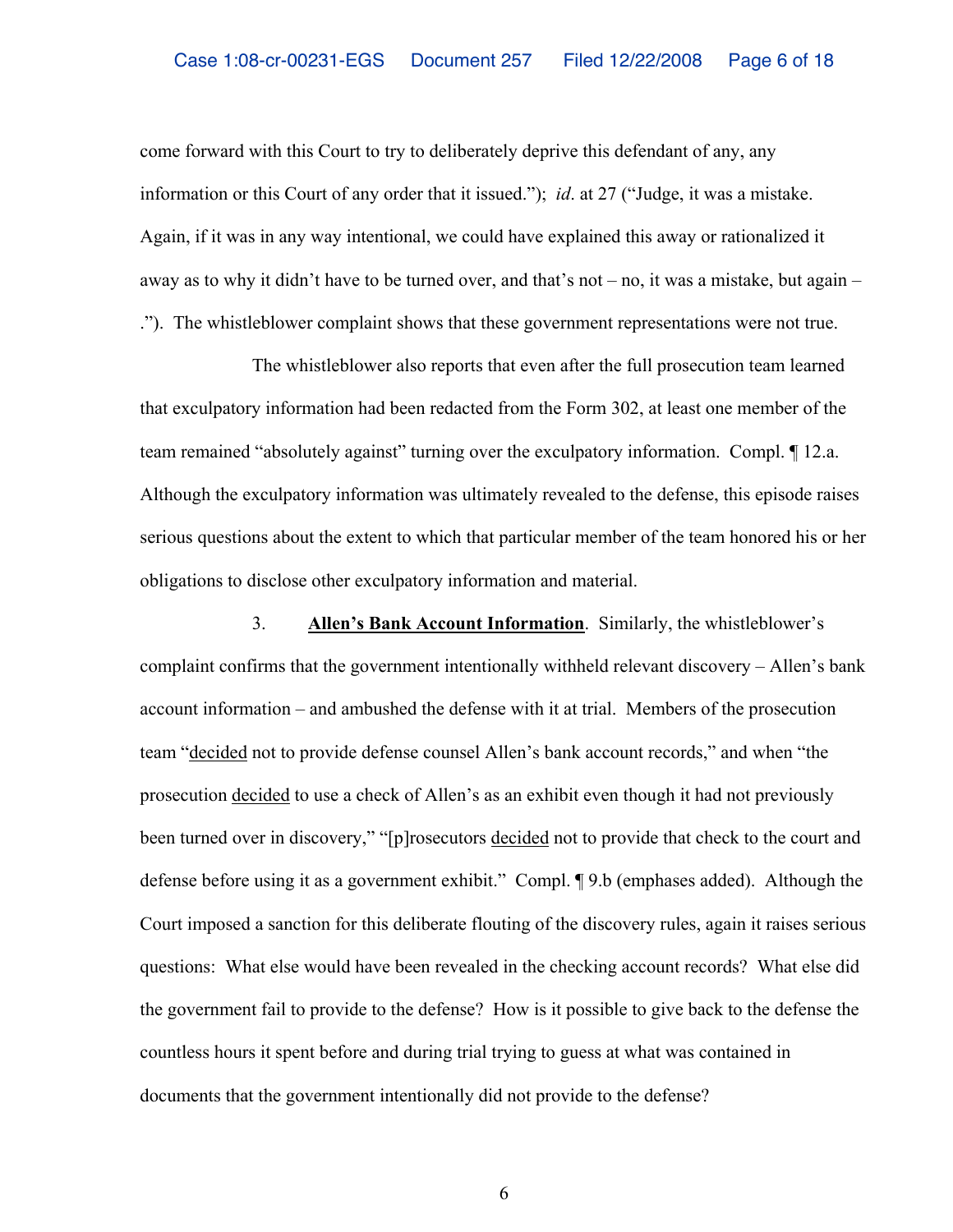#### 4. **Scheming to Keep a Witness and Brady Information Away from the**

**Defense**. The whistleblower states that a government representative "inappropriately created [a] scheme to relocate [a] prosecution witness that was also subpoenaed by the defense during trial." Compl. ¶ 11 (emphasis added). The whistleblower recounts that the government brought Rocky Williams to Washington, D.C. "weeks before trial for multiple trial preparatory sessions." Compl. ¶ 11.a. What happened next bears quoting at length:

> After the final preparatory session, which included a mock cross examination, prosecutors decided Williams was not a witness the prosecution wanted to use. [A government representative] advised [s/he] came up with a great plan to send Williams home because [s/he] was so "concerned" about Williams' health that it would allow prosecutors to send him back to Alaska, even though Williams was also under a defense subpoena. I advised [government representatives] multiple times that they should advise the defense counsel and the judge before executing their plan. I was ignored. They had me send Williams home.

*Id*. Williams had exculpatory information in his possession that had not been disclosed. *See* Dkt. 103 at 1, 5-8, Ex. C. When the defense complained, the government claimed that there was "no Brady-related evidence suppressed by the government, and at no time did the government intend to engage in any type of deception." *See* Dkt. 106 at 1. The government maintained that its decision to send Williams back to Alaska without first notifying the defense or the Court was "made in good faith." *Id.* We now know from the whistleblower that these representations were false.

5. **The Government Investigation**. The whistleblower reports additional mind-boggling violations of the government's obligation to turn over information helpful to the defense. For example, we learn from the whistleblower that one employee working on the investigation "accepted multiple things of value" from potential witnesses including artwork and employment for a relative. Compl. ¶ 2. As the Court has observed, the government at trial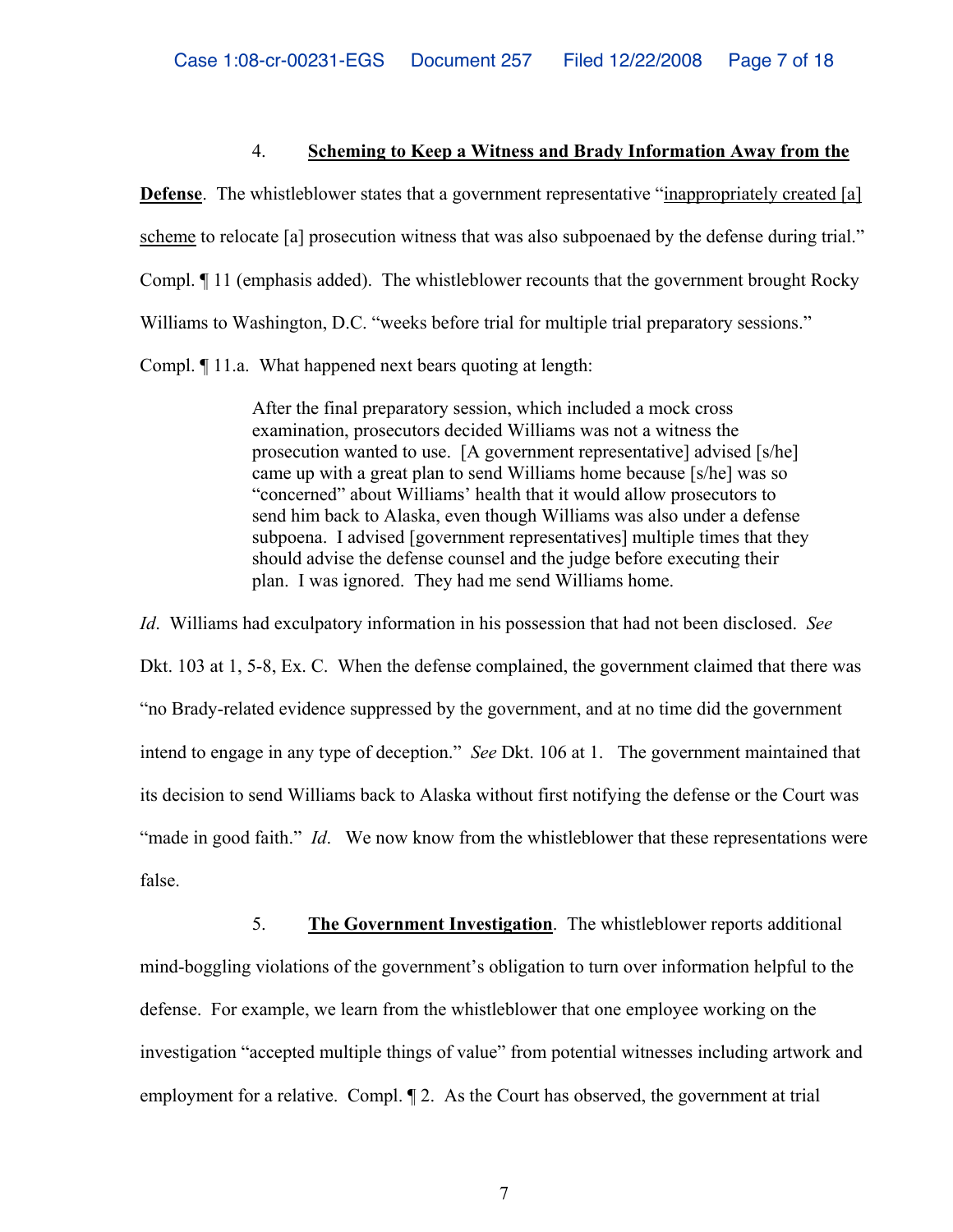offered evidence that Senator Stevens received artwork and employment for relatives. Dkt. 255 at 10. The parallel is stunning. Yet, the government never provided this information to the defense.

The whistleblower also reports information that reflects poorly on the credibility of the government investigation. For example, a government representative had inappropriate relationships with a number of other potential witnesses besides Allen, improperly shared information on a number of occasions and engaged in misrepresentations to others in law enforcement and to at least one court.

# 6. **Improper Documentation and Handling of Evidence**. The

whistleblower reveals that a government representative "documented very little in FBI files" and that large amounts of records have been mishandled. The Court may recall that the defense's Information Technology specialist found the government's electronic production in this case to be the "most disorganized hardest to figure out electronic production" he had ever seen. Tr. (Oct. 8, 2008, p.m.) at 25; Tr. (Sept. 12, 2008) at 18- 21. The defense was forced to come to the Court on multiple occasions to try to rectify the problems, and the defense has no confidence at all that it received the information and the materials that it should have received. *See, e.g*., Dkt. 60; Dkt. 65. The revelation that records and evidence have been mishandled suggests that it may be impossible ever to have confidence that the government has made a complete production of information and materials. Indeed, the charges in the whistleblower complaint suggest that the government interview memoranda in this case may well be totally unreliable, which calls into question whether the government can ever now meet its obligation to produce exculpatory information to the defense.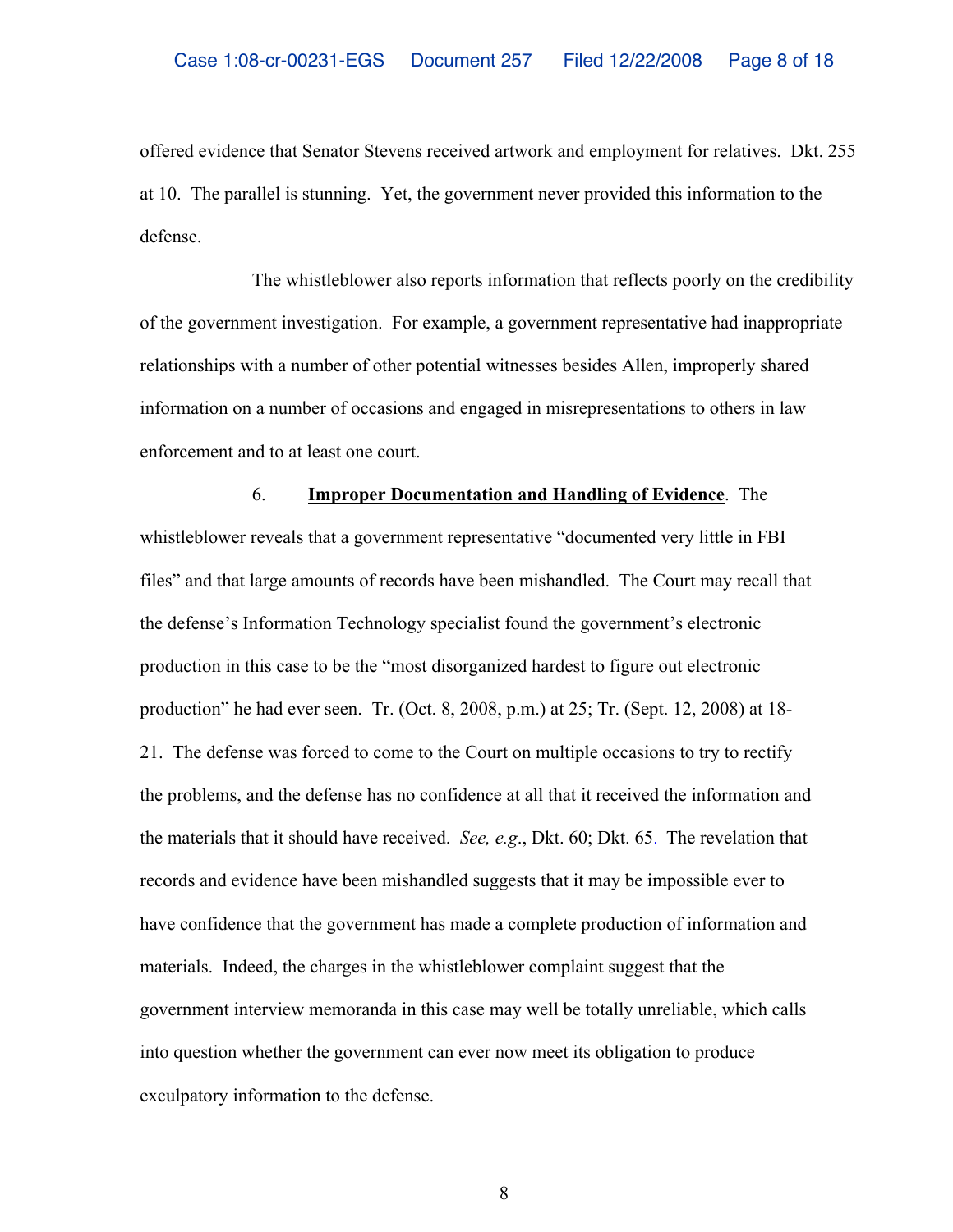#### 7. **Inappropriate Relationships/Communication with the Media**. The

whistleblower reports that a member of the prosecution team "had inappropriate relationships/communication with members of the media." Compl. ¶ 7. This allegation warrants further exploration. Any attempt to influence the media which in turn could impact the jury is utterly unethical and improper. In light of this danger, the defense team had no substantive communications with the media.

#### **ARGUMENT**

### **I. The Indictment Should Be Dismissed.**

*United States v. Omni International Corporation*, 634 F.Supp. 1414 (D. Md.

1986), should be a guidepost to the Court. Senator Stevens's senior trial counsel was defense counsel in that case. *Omni* was a criminal tax prosecution in which the defense asserted before trial that the indictment should be dismissed because the government inappropriately learned of attorney-client privileged communications. *Id*. at 1416. During the course of a 28-day evidentiary hearing on whether the attorney-client privilege was breached, it was discovered (after considerable work by the defense and Judge Black) that the government had altered interview memoranda in order to strengthen its position that the attorney-client privilege had not been breached. *Id*. at 1423-25. The government produced the memoranda to the defense and the court without indicating that they had been altered.

The government argued in *Omni* that a no-harm, no-foul standard should apply, because, in fact, the attorney-client privilege had not been breached. *Id*. at 1438.

Judge Black rejected the government position:

Repeated instances of deliberate and flagrant misconduct justify dismissal of the indictment . . . . Court decisions emphasize the unifying premise in all of the supervisory power cases – that although the doctrine operates to vindicate a defendant's rights in an individual case; it is designed and invoked primarily to preserve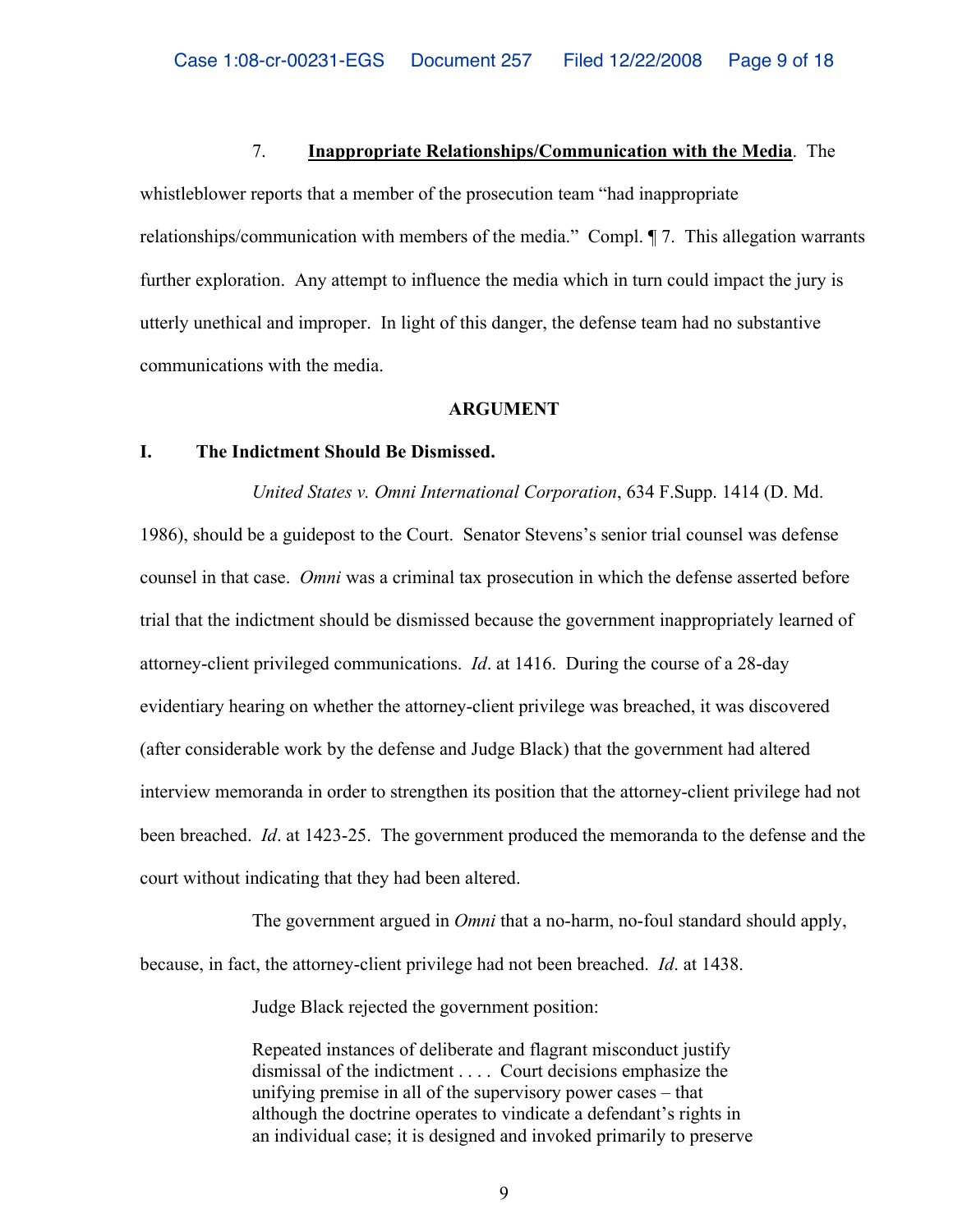the integrity of the judicial system. The Court has particularly stressed the need to use the supervisory power to prevent the federal courts "from becoming accomplices to such misconduct." . . . It simply is wrong for Government personnel to act as they have done here. This type of conduct cannot and must not be condoned; in fact it must be strongly condemned.

*Omni*, 634 F. Supp. at 1438-39 (citation omitted) (*quoting United States v. Payner*, 447 U.S.

727, 745 (1980)).

Here, the whistleblower's complaint combined with the record developed to date

leaves little doubt that there have been "repeated instances of deliberate and flagrant

misconduct," that have gravely jeopardized the "integrity of the judicial system." *Id*. This

misconduct includes the following.



- 2. The government knowingly presented false evidence to the jury. *See* Tr. (Oct. 8, 2008, p.m.) at 54, 89.
- 3. The government deliberately schemed to remove a witness from the jurisdiction so that the defense would not learn that the evidence was false. *See* Compl. ¶ 11.
- 4. The government did not tell the Court the truth when it told the Court that it removed the witness from the jurisdiction in "good faith." *Compare* Compl. ¶ 11 *with* Dkt. 106 at 1.
- 5. The government created a false *Brady/Giglio* letter on September 9, 2008. *See* Dkt. 130, Ex. E, at ¶ 17(c).
- 6. The government deliberately redacted exculpatory material from a FBI Form 302 so as not to reveal the falsity of its September 9, 2008 *Brady/Giglio* letter. *See* Compl. ¶ 9.a.
- 7. The government falsely represented to the Court that the redaction of exculpatory material was inadvertent. *Compare* Compl. ¶ 9.a *with* Tr. (Oct. 2, 2008, a.m.) at 11, 27; Tr. (Oct. 2, 2008, p.m.) at 27, 32.
- 8. A government representative fostered an inappropriate relationship with the government's star witness, who delivered the blockbuster "Ted's just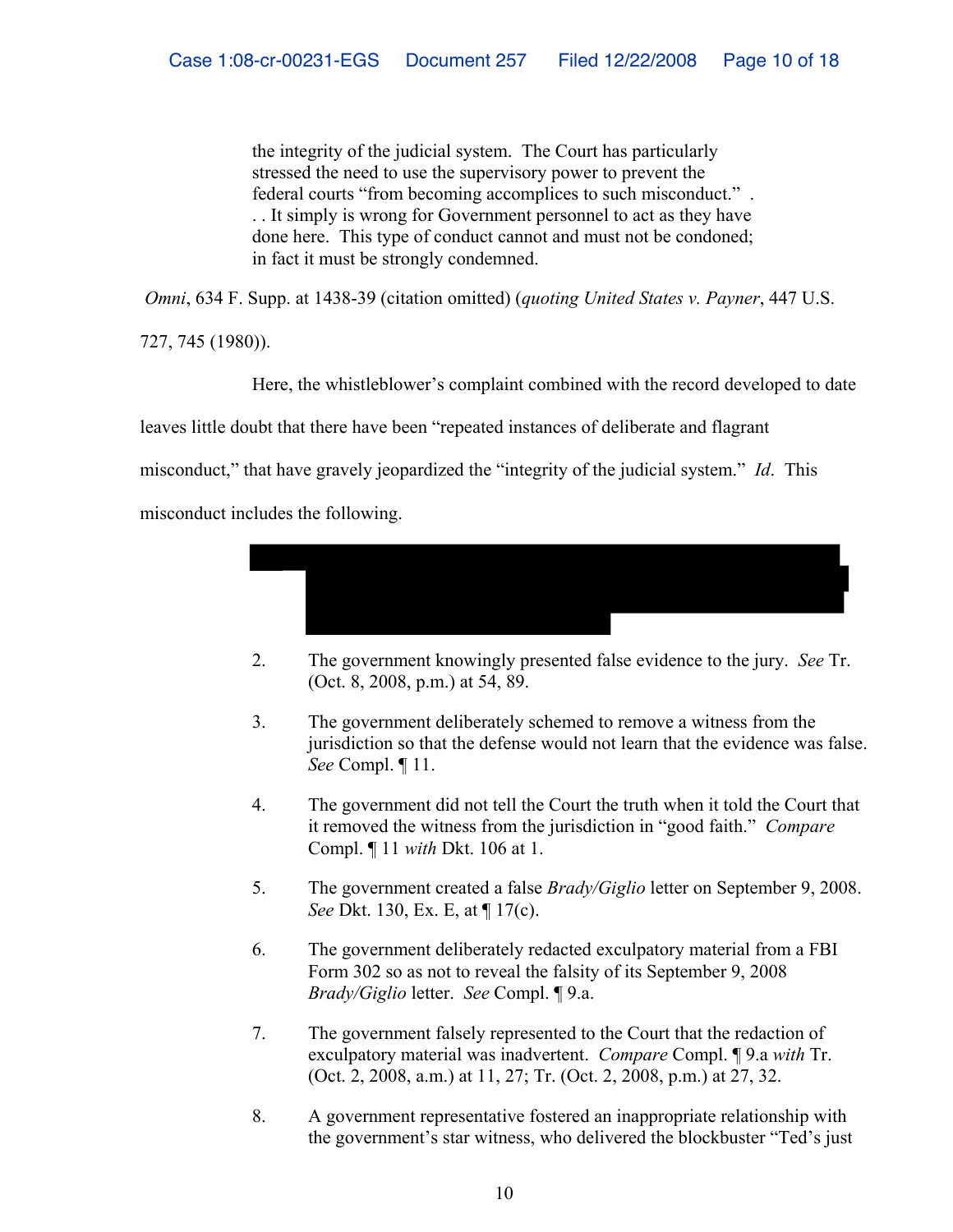covering his ass" testimony. *See* Tr. (Oct. 1, 2008, a.m.) at 52; Compl. ¶ 1.h.

- 9. The government failed to keep appropriate records and failed to maintain evidence properly. *See* Compl. ¶ 13-14.
- 10. The government intentionally withheld bank records to which the defense was entitled under Rule 16. *See* Compl. ¶ 9.b; Tr. (Oct. 8, 2008, p.m.) at 26-29.
- 11. The government had inappropriate relationships/communications with members of the media. *See* Compl. ¶ 7.
- 12. The government failed to turn over large quantities of exculpatory information, including the subject matter of the whistleblower's complaint itself. *See generally* Compl.; ¶ Dkt. 103 at 1-2, 5-7; Dkt. 126 at 1-6; Dkt. 130 at 13-16.<sup>2</sup>

The misconduct in this case is far more pervasive than that which confronted

Judge Black in *Omni*. It is also more pervasive and severe than what occurred in *United States v. Chapman*, 524 F.3d 1073 (9th Cir. 2008), in which the Ninth Circuit upheld the trial court's dismissal of a criminal prosecution after the prosecution team failed on three occasions to turn over impeachment material in a timely manner. If this is not a case for dismissal, what is?

Not only should the case be dismissed under the supervisory powers doctrine, but it should also be dismissed under the Due Process Clause of the Fifth Amendment. *See United States v. Wang*, No. 98 CR. 199 (DAB), 1999 WL 138930, at \*37 (S.D.N.Y. Mar. 15, 1999) (finding a due process violation and dismissing an indictment due to the government's failure to provide defense counsel with "material information" until the "eve of trial," and its delay in disclosing that its key witness was unavailable and would not be called to testify); *United States v. Lyons*, 352 F. Supp. 2d 1231, 1251-52 (M.D. Fla. 2004) (finding a due process violation,

 $\overline{a}$ 

<sup>2</sup> A government witness has also alleged severe government misconduct. *See* Dkt. 243 (Letter from Mr. Anderson). That allegation is the subject of a separate defense motion for discovery and an evidentiary hearing. Dkt. 241.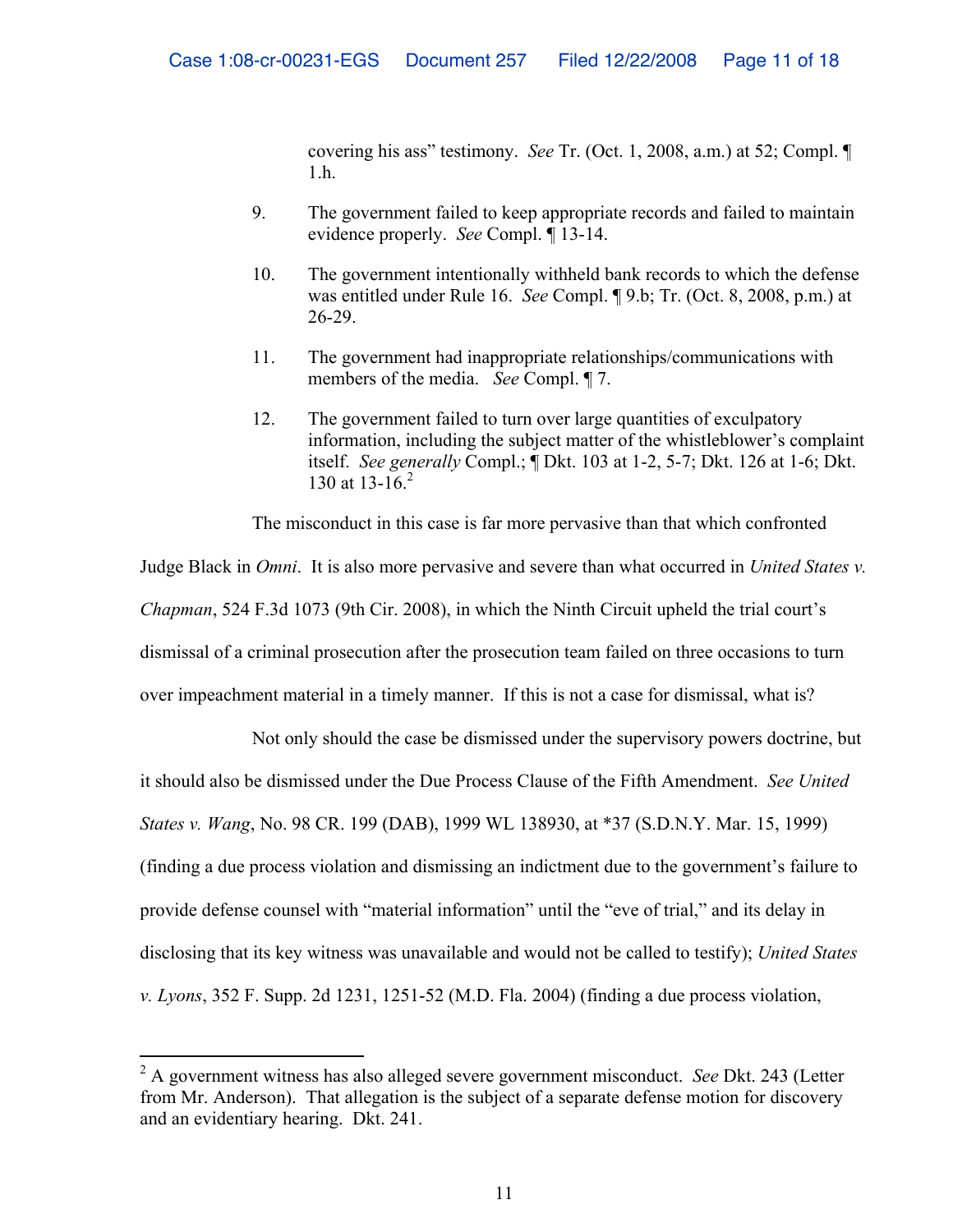dismissing the remaining counts of the indictment, and refusing to order a new trial because of the government's multiple and flagrant *Brady* and *Giglio* violations).

Prosecutors play a special role in our system of justice, and by necessity, courts and defendants rely on the government fulfilling its responsibilities with integrity. The government's "obligation to govern impartially is as compelling as its obligation to govern at all; and [its] interest, therefore, in a criminal prosecution is not that it shall win a case, but that, justice shall be done." *Strickler v. Greene,* 527 U.S. 263, 281 (1999) (*quoting Berger v. United States*, 295 U.S. 78, 88 (1935)). Sadly, that did not happen here. The Court and the public can have no confidence in the integrity of this proceeding, because it can have no confidence in the integrity of the government's conduct in this case. The indictment should be dismissed.

#### **II. A New Trial Should Be Ordered, with Discovery and an Evidentiary Hearing**

If the Court is not inclined to dismiss the case at this juncture, Judge Bates's decision in *United States v. Quinn*, 537 F. Supp. 2d 99, 107 (D.D.C. 2008), should guide the Court as it considers whether to grant a new trial. In *Quinn*, the government failed to disclose to the defense that it had become highly suspicious of the truthfulness of a government witness it intended to call. *Id.* at 109-110. The government decided before trial not to call the witness, but instead of informing the defense of its concerns, allowed the defense to deliver an opening statement based on the assumption that the witness would testify and that the government believed that the witness was truthful. *Id.* at 105. Defense "counsel was left to formulate the defense theme and opening statement on the erroneous belief that the 'critical' government witness would be appearing." *Id.* at 109. When the witness did not in fact testify, the government argued that there was no prejudice to the defendant. *Id*. at 112-13. Judge Bates disagreed. He found that if the information had been disclosed, the defendant "could have presented a very different opening and closing argument and could have conducted stronger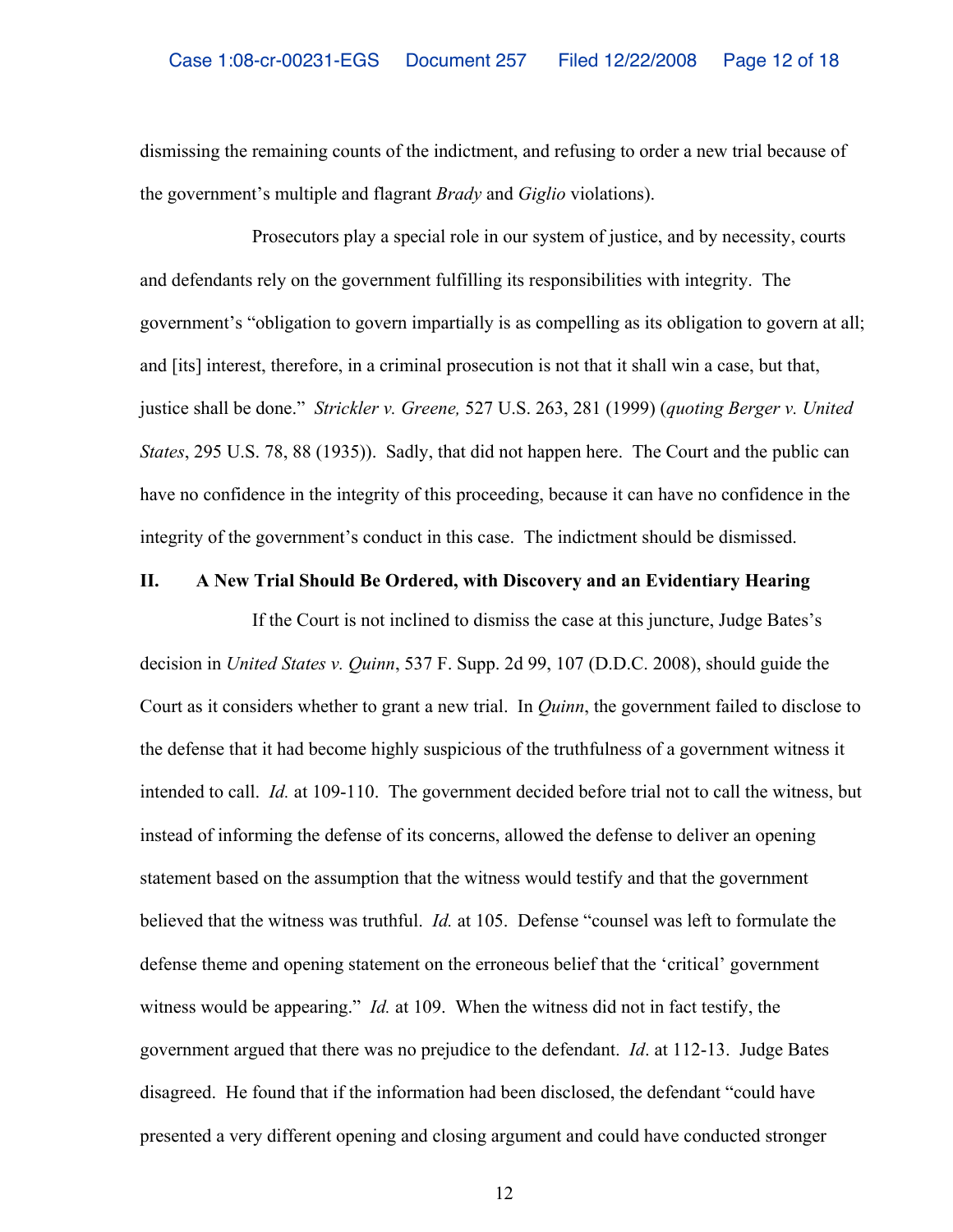cross-examinations, particularly of [a government agent] to great effect." *Id*. at 116. Judge Bates, citing the Supreme Court's decision in *Kyles v. Whitley*, 514 U.S. 419 (1995), found that this information could have been used to conduct a "pointed attack on the government's investigation." *Quinn*, 537 F. Supp. 2d at 115-16. As the Tenth Circuit has observed, "[a] common trial tactic of defense lawyers is to discredit the caliber of the investigation or the decision to charge the defendant, and we may consider such use in assessing a possible *Brady* violation." *Bowen v. Maynard*, 799 F.2d 593, 613 (10th Cir. 1986); *see also Lindsey v. King*, 769 F.2d 1034, 1042 (5th Cir. 1985) (granting new trial because withheld Brady evidence carried with it the "potential . . . [for] the discrediting . . . of the police methods employed in assembling the case.")

Here, a government insider "witnessed or learned of a series of violations of policy, rules and procedure as well as possible criminal violations" by members of the prosecution team. Compl. "Summary of Complaints." In a clear violation of *Brady*, this insider's view was not disclosed to the defense until after the trial. The whistleblower's observations contain substantial impeachment material against the government's key witness. The defense also could have used the whistleblower's allegations to raise questions in the jurors' minds about the integrity of the government's investigation, of this prosecution, and of the government's entire case against Senator Stevens. Senator Stevens also needed to have the whistleblower's information in order to investigate whether additional misconduct occurred. The government has an affirmative duty to disclose evidence that may be the "tip of the iceberg" of other misconduct even if the government has not investigated whether or not that is the case. *See United States v. Burnside*, 824 F. Supp. 1215, 1258 (N.D. Ill. 1993) (government has an affirmative duty to disclose mere indications of improper conduct by witnesses and government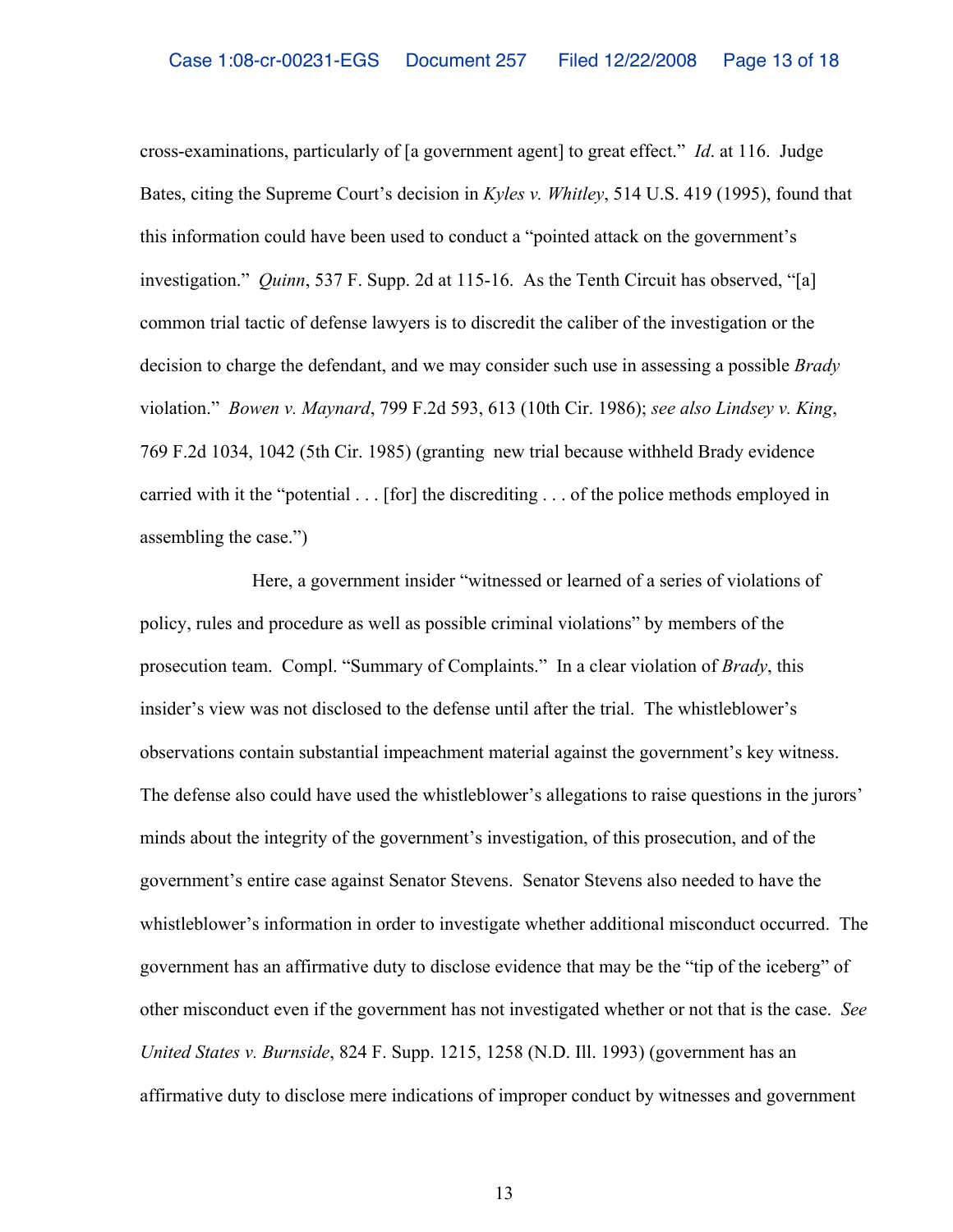personnel "so as to enable defense counsel to undertake the inquiry which the government deliberately avoided"); *see also United States v. Shaffer*, 789 F.2d 682, 691 (9th Cir. 1986) (affirming grant of new trial where failure to disclose the impeachment evidence regarding key government witness undermined confidence in trial outcome, including "tip of the iceberg" evidence).

Furthermore, the whistleblower's complaint alleges an inappropriate relationship between a government representative and Bill Allen. It alleges that the government representative revealed confidential information to Allen, and may even have disclosed the existence of other investigations of Allen's criminal conduct. Improper favors to key witnesses are a recognized basis for a new trial. As the Seventh Circuit held in *United State v. Boyd*, 55 F.3d 239 (7th Cir. 1995), "[h]ad the jury known that the prisoner witnesses were receiving favors . . . all with the permission or connivance of the U.S. Attorney's Office, the jury might have wondered whether the witnesses were not receiving implicit assurances of compensation for their testimony going far beyond anything promised in their plea agreements, the terms of which had been revealed to the jury." *Id.* at 246."In short," the court asked, "might not the prosecution's case have collapsed *entirely* had the truth come out about the behavior and the treatment of these witnesses?" *Id.*

 At the very least, Senator Stevens is entitled to a new trial with the ability to use this information in his defense.<sup>3</sup> But the whistleblower's complaint also leaves many questions unanswered that can and should be explored through discovery and an evidentiary hearing, if the Court elects not to enter an immediate dismissal. For example, what information was revealed to

 $\overline{a}$ 

 $3$  The misconduct in this case far exceeds what the defense understood occurred in the case of *United States v. Oruche*, 484 F.3d 590 (D.C Cir. 2007). The breadth of the misconduct, supported by the complaint of a government insider, undoubtedly impacts the integrity of the entire prosecution.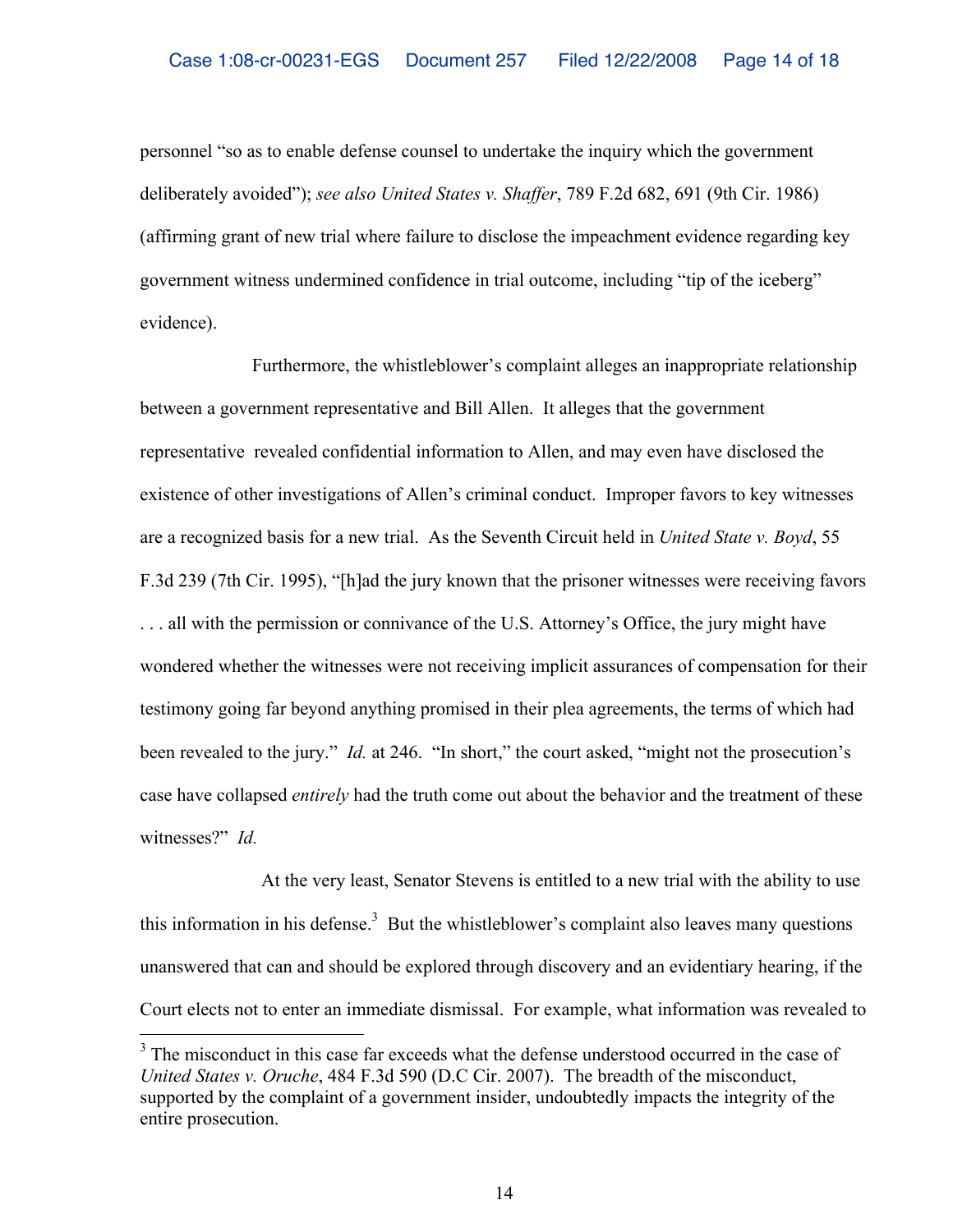Allen by the government? What was said during one-on-one meetings with Allen? How many times did government representatives meet with Allen alone? Were these meetings documented consistent with FBI policies and procedures? What government actions were not documented? What do the agents' notes say? Can the government's interview memoranda ever be relied upon? What evidence was not handled properly? What did the government find so troubling about its preparation of Rocky Williams that it schemed to send him to Alaska? Why was the September 9 *Brady/Giglio* letter created with false information in it? How was the redaction of the interview memoranda performed? How is it possible that so much exculpatory information was not disclosed? Why was a government representative "absolutely opposed" to providing exculpatory material to the defense? What else should have been produced to the defense but was not? What were the nature of the inappropriate relationships and communications with the media? Why didn't the government disclose that at least one of its representatives received things of value from potential witnesses?

A district court has discretion to order discovery and an evidentiary hearing posttrial in appropriate circumstances, including when newly discovered information comes to light. *United States v. Velarde*, 485 F.3d 553, 560 (10th Cir. 2007). "According to the Supreme Court, 'where specific allegations before the court show reason to believe that the petitioner may, if the facts are fully developed, be able to demonstrate that he is' entitled to a new trial, 'it is the duty of the court to provide the necessary facilities and procedures for an adequate inquiry.'" *Id.* (quoting *Harris v. Nelson*, 394 U.S. 286, 300 (1969)). "In fulfilling this duty, a district court has broad discretion to fashion discovery mechanisms suitable to the case before it" and "is required to conduct [an] evidentiary hearing . . . if the admissible evidence presented by the petitioner, if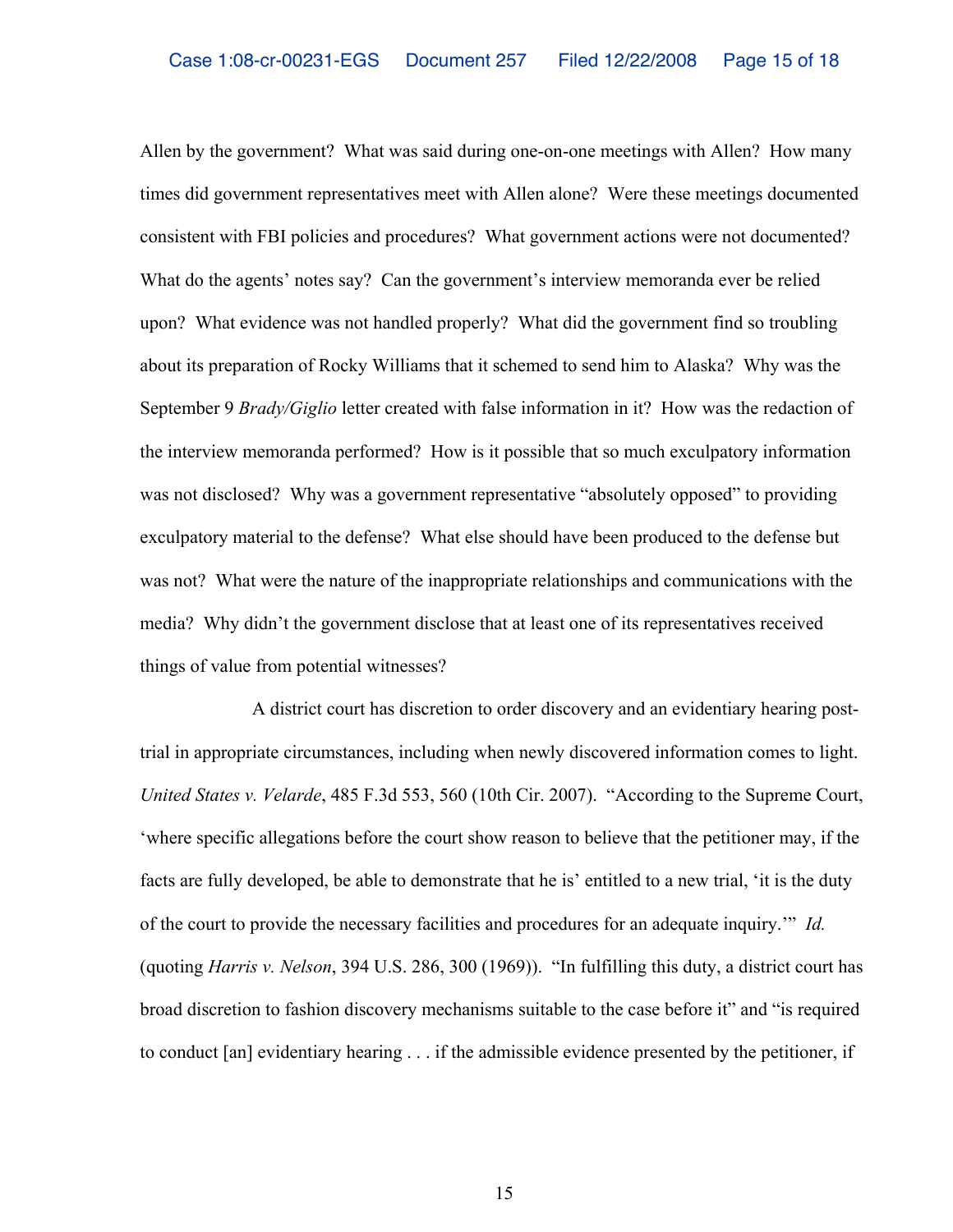accepted as true, would warrant relief as a matter of law." *Id.* 4 *See also, e.g. See United States v. Kelly*, 790 F.2d 130, 134 (D.C. Cir. 1986) (holding that district court abused its discretion in denying an evidentiary hearing "[i]n the absence of countervailing sworn evidence from the government"); *United States v. Koubriti*, 297 F. Supp. 2d 955, 959, 972 (E.D. Mich. 2004) (court conducted post-trial evidentiary hearing to ascertain the impact of government's failure to disclose a letter containing arguably exculpatory information; Court ordered non-party to produce relevant documents). As the D.C. Circuit has noted, "Factual findings are particularly important where, as here, the governmental misconduct charged is extraneous to the trial and so is not documented in the trial record." *Kelly*, 790 F.2d at 139.

In *United States v. Espinosa-Hernandez*, 918 F.2d 911 (11th Cir. 1990), a

Customs Service agent in charge of the criminal investigation of the defendant was indicted, after the defendant's trial, for making false statements on his job application regarding past use and sale of drugs. *Id.* at 913. The district court refused to conduct an evidentiary hearing, holding that the newly discovered evidence "would be purely impeaching." *Id.* The Eleventh Circuit reversed, asserting that the Customs Agent "stands accused of serious and disturbing breaches of the public trust. Without the benefits of discovery and an evidentiary hearing, it is impossible to say that evidence of [the Agent]'s misconduct is merely impeaching." *Id.* at 914. Thus, even thought the agent was not accused of misconduct in the defendant's trial, the court

 $\overline{a}$ 

<sup>&</sup>lt;sup>4</sup> In *Velarde*, the court found that the petitioner did not satisfy the Tenth Circuit's standard for an evidentiary hearing "because, by his own admission, he was unable to procure the necessary evidence . . . without judicial compulsion." 485 F.3d at 560. As a result, the court granted petitioner's request for judicially compelled discovery. *Id.*; *see 3 Charles Alan Wright et al. Federal Practice and Procedure* § 557 at n.41 (3d ed. 2004 & Supp. 2008) (citing *Velarde*) ("Where the defendant made showing that further investigation would more likely than not lead to facts the defendant could use to effectively cross-examine government witness, it was error to deny defendant's motion for a new trial without granting an opportunity for discovery under the court's subpoena power.").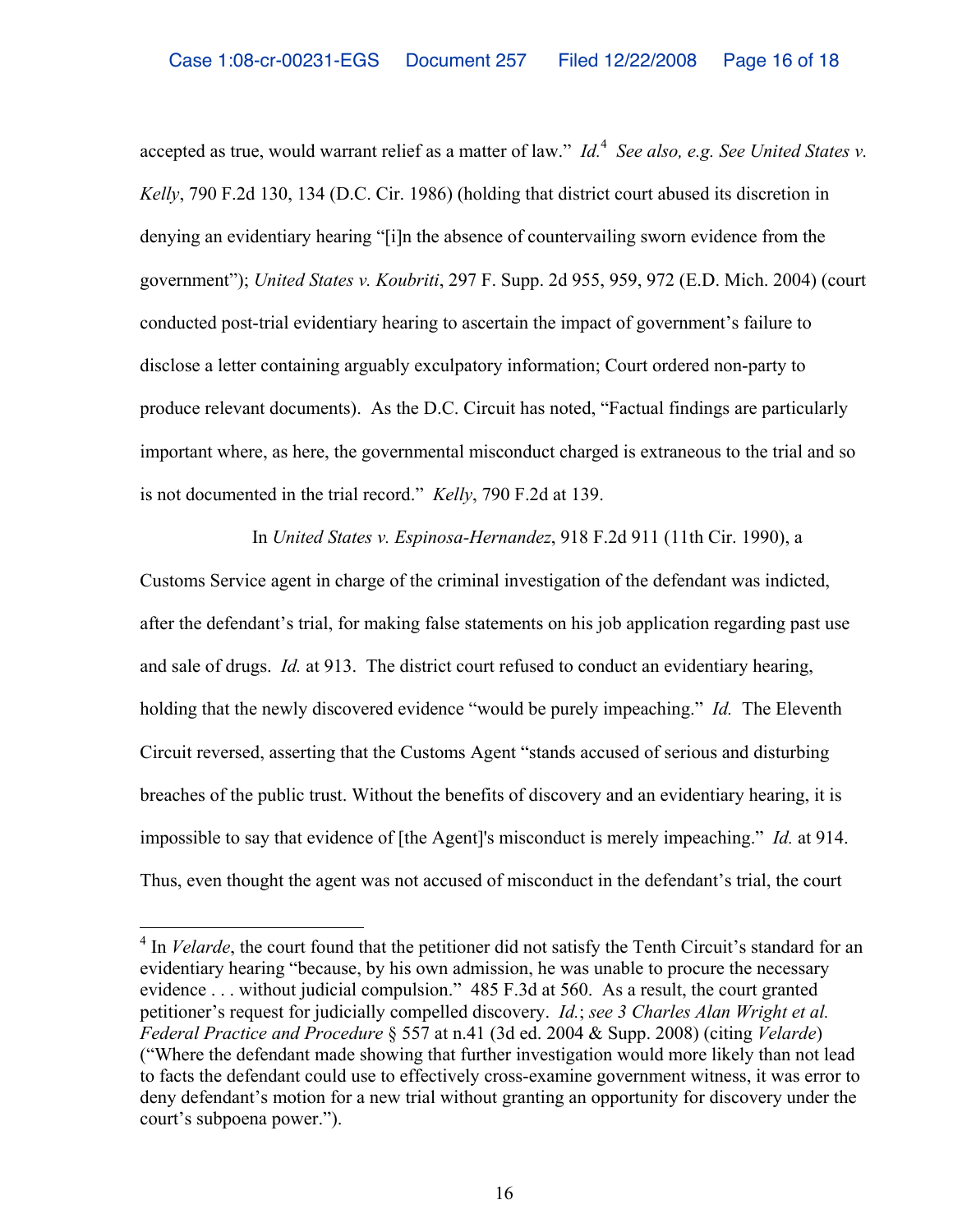noted that evidentiary hearing might turn up evidence of "perjury in a proceeding similar to [defendant's] trial. If so, the discovered evidence would be beyond that of mere impeachment and a new trial would be necessary to 'remove the taint' from [defendant's] conviction." *Id.* at 914.

The whistleblower's complaint goes well beyond the allegations in *Espinosa.* It alleges misconduct relating to and fundamentally affecting this defendant's trial. The allegations come from "a federal employee with extensive knowledge of the investigation and trial in this case." Dkt. 255 at 4. Many of them raise additional questions or suggest additional avenues of inquiry. Discovery and an evidentiary hearing are necessary to explore the allegations and to fashion a remedy if the Court is not persuaded to dismiss on the face of the complaint.

In the *Omni* case, Judge Black was reluctant to hold an evidentiary hearing. Most judges, of course, rely on the representations of government representatives, as well they should in appropriate circumstances. But here the government's representations to date have not been reliable. Judge Black found, at the end of the hearing that he had been reluctant to hold, that:

> The AUSA's failure to be fully candid could have had tragic consequences. The Court was faced with the issue of whether or not to permit an evidentiary hearing. If the Court had blindly relied on the AUSA's representations, no hearing would have been held. . . . In light of all the testimony adduced at the [28-day-long] evidentiary hearing, it is clear that this case rises to the high threshold imposed for invocation of the supervisory power [to dismiss]. The Court condemns the manner in which the Government proceeded, and cannot now stand idly by, implicitly joining the federal judiciary into such unbecoming conduct.

*Omni Int'l Corp.*, 634 F. Supp. at 1434, 1438–39.

If the Court has not learned enough to date to dismiss this case, it should hold an evidentiary hearing. Only then will we know the full story.